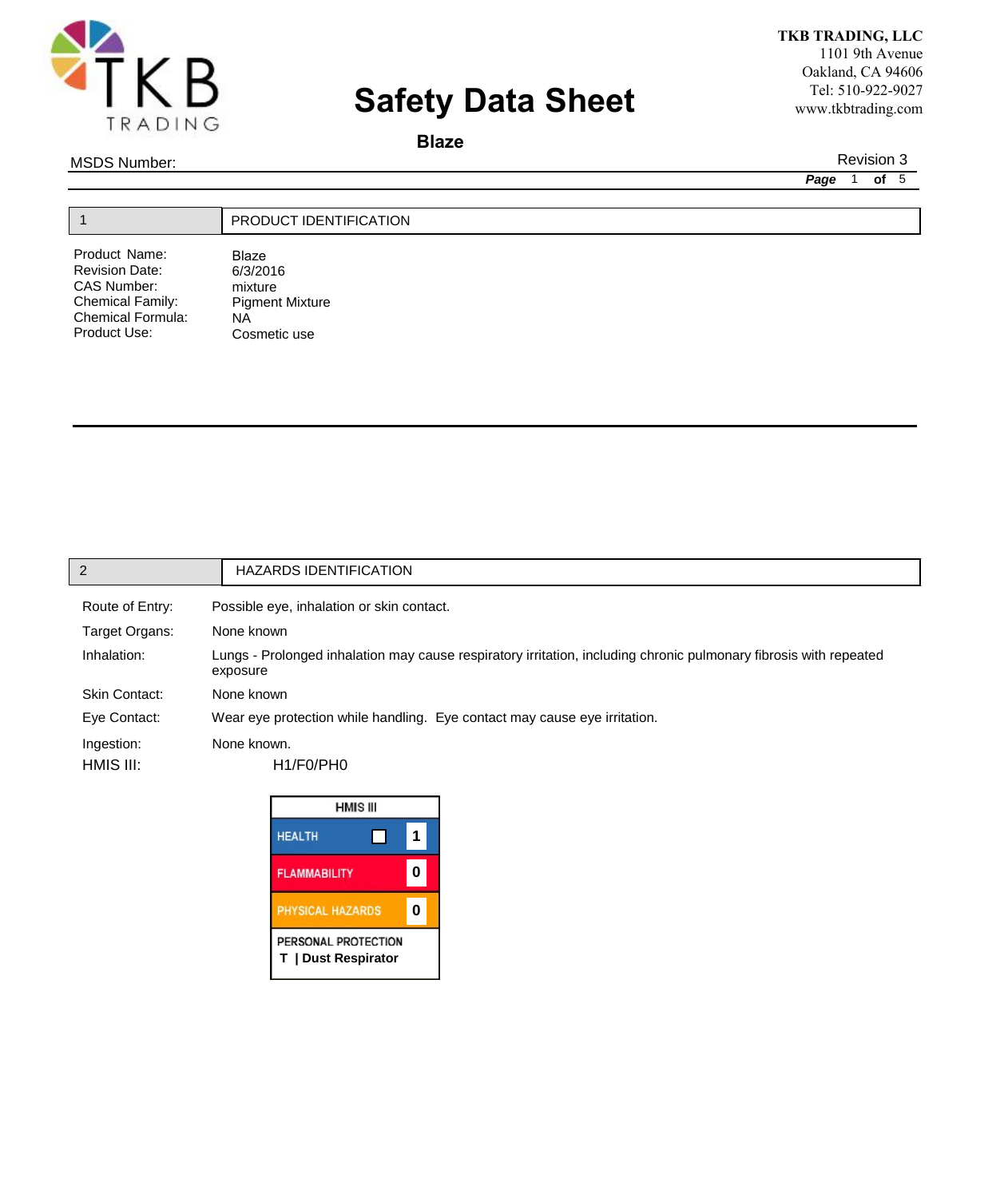

MSDS Number:

**Blaze**

Revision 3

**Page** 2 **of** 5

 GHS Labeling: Not a dangerous substance according to GHS

Other hazards: None known

|  | `ING-<br>)N<br>)MP<br>)N<br>∣)l⊢N<br>ж.<br>⊀MA<br>'INF<br>ш<br>٠эı |
|--|--------------------------------------------------------------------|
|--|--------------------------------------------------------------------|

Ingredients:

| <b>INCI Name</b>            | Range %       | CAS#       | <b>EINIECS#</b> |
|-----------------------------|---------------|------------|-----------------|
| Synthetic Fluorphlogopite   | 50.0-74.0     | 12003-38-2 | 234-426-5       |
| Titanium Dioxide (CI:77891) | $8.0 - 15.0$  | 13463-67-7 | 236-675-5       |
| Silica                      | $10.0 - 20.0$ | 7631-86-9  | 231-545-4       |
| Iron Oxides (CI77491)       | $8.0 - 14.0$  | 1309-37-1  | 215-168-2       |
| Tin Oxide (CI:77861)        | $0.0 - 1.0$   | 18282-10-5 | 242-159-0       |

| $\overline{4}$                                                            | <b>FIRST AID MEASURES</b>                                                                                                                                                                                                                                                                                                                                                                                                                                                                                                                                                                                                                                           |  |
|---------------------------------------------------------------------------|---------------------------------------------------------------------------------------------------------------------------------------------------------------------------------------------------------------------------------------------------------------------------------------------------------------------------------------------------------------------------------------------------------------------------------------------------------------------------------------------------------------------------------------------------------------------------------------------------------------------------------------------------------------------|--|
| Inhalation:<br><b>Skin Contact:</b><br>Eye Contact:<br>Ingestion:<br>aid. | Remove victim to fresh air. Seek medical attention if respiratory irritation or distress occurs.<br>Wash affected areas with soap and water. Consult physician if irritation persists.<br>Flush eyes with water for at least 15 minutes. Consult physician if irritation persists.<br>Incidental ingestion in cosmetic products such as lipstick may be approved by the FDA, the EU and the Japanese<br>Health Ministry, it is up to the formulating client to determine suitability for any specific application. If large quantities<br>are ingested, do not induce vomiting. If victim is conscious and alert, give 2-4 cupfuls of milk or water and get medical |  |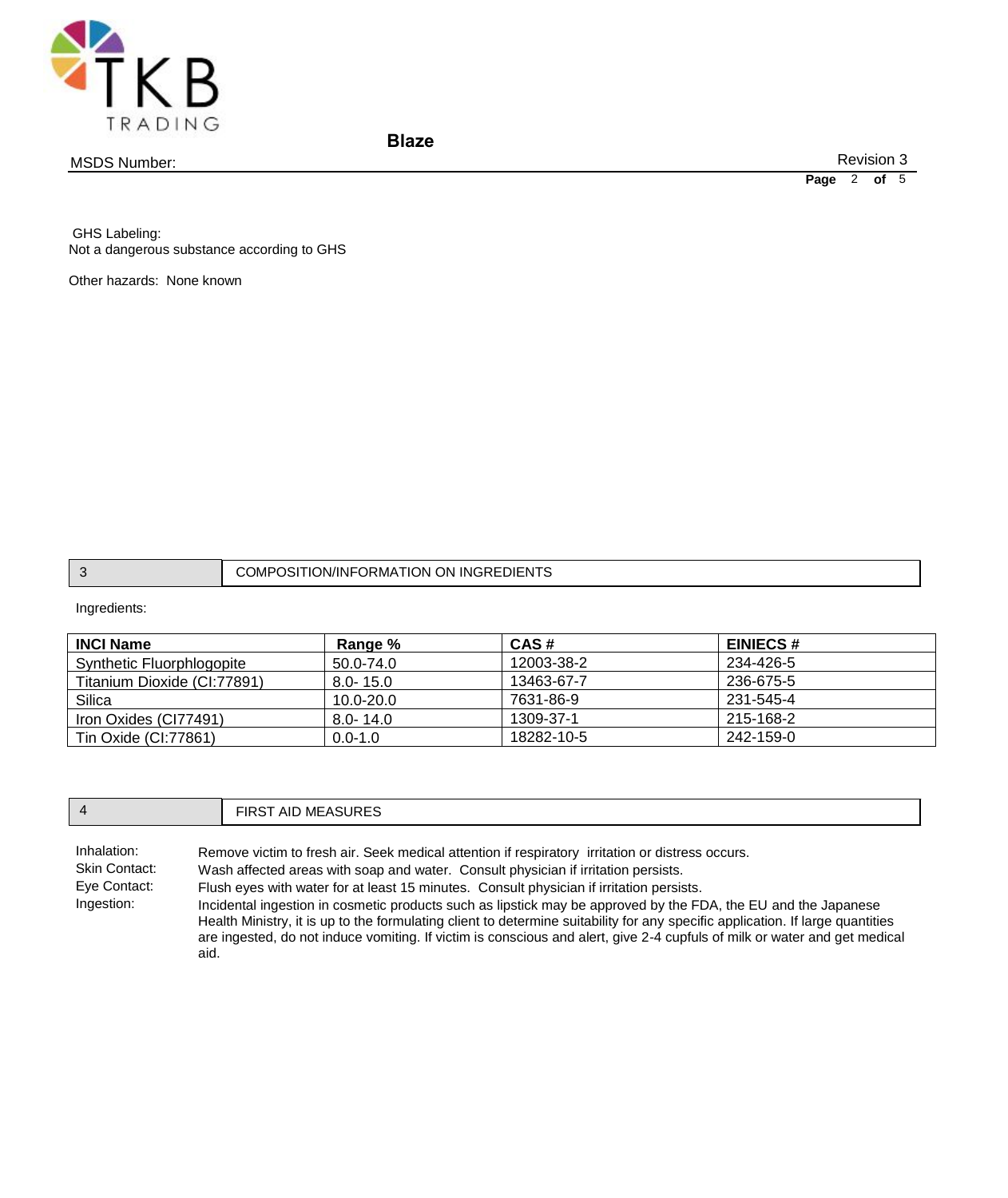

**Blaze**

## MSDS Number:

Revision 3

**Page** 3 **of** 5

| ು | FIRE FIGHTING MEASURES |
|---|------------------------|
|   |                        |

Flammability: not combustible Flash Point: Not applicable Inorganic solids - no flash point possible Autoignition Temp: NA

| EASE MEASURES<br>∍г<br>$\mathbf{v}$<br>4 L L<br>RELEASE<br>nı |
|---------------------------------------------------------------|
|---------------------------------------------------------------|

Vacuum or sweep the material into a bag or other sealed container and dispose in accordance with local requirements.

|                                                            | <b>HANDLING AND STORAGE</b>                                                                                                                                                                                                                                                                                                                                                                                                                                                                                                                                                              |
|------------------------------------------------------------|------------------------------------------------------------------------------------------------------------------------------------------------------------------------------------------------------------------------------------------------------------------------------------------------------------------------------------------------------------------------------------------------------------------------------------------------------------------------------------------------------------------------------------------------------------------------------------------|
| <b>Handling Precautions:</b><br>Storage Requirements:      | Use with adequate ventilation, avoid eye and inhalation of dust<br>Keep container closed.                                                                                                                                                                                                                                                                                                                                                                                                                                                                                                |
| 8                                                          | EXPOSURE CONTROLS/PERSONAL PROTECTION                                                                                                                                                                                                                                                                                                                                                                                                                                                                                                                                                    |
| <b>Engineering Controls:</b><br>Personal Protective Equip: | Maintain air concentrations in work spaces in accord with standards outlined in sections 2 and 3.:<br><b>Exposure Control and Personal Protection:</b><br>Common<br>components in Impact Colors with workplace control parameters: Iron Oxide group minerals: OSHA PEL<br>10 mg/m3 fumes/smoke ACGIH TWA value 5mg/m3 Respirable fraction; Titanium dioxide: OSHA PEL<br>15 mg/m3 total dust ACGIH TWA value 10 mg/m3; Mica-group minerals: OSHA TWA value 20 millions<br>of particles per cubic foot of air ACGIH TWA value 3 mg/m3 Respirable fraction<br>HMIS PP, T   Dust Respirator |

| 9                      | PHYSICAL AND CHEMICAL PROPERTIES   |                       |                    |
|------------------------|------------------------------------|-----------------------|--------------------|
| Appearance:            | Color Travel powder                |                       |                    |
| <b>Physical State:</b> | loose powder                       | Odor:                 | Odorless.          |
| Particle Size:         | 20-80 um                           | Solubility:           | Insoluble in water |
| Boiling Point:         | ΝA                                 | Percent Volatile:     | $< 1.0\%$          |
| Flammability:          | Not Combustible                    | Freezing/Melting Pt.: | NА                 |
| Vapor Pressure:        | Not Determined                     | Flash Point:          | <b>NA</b>          |
| pH:                    | $6.0 - 11.0$                       | Vapor Density:        | Not Determined     |
| <b>Bulk Density:</b>   | $0.30 - 0.60$ (g/cm <sup>3</sup> ) | Auto-Ignition Temp:   | NA > 900C          |
| Loss on drying:        | ≤ 1.0%                             |                       |                    |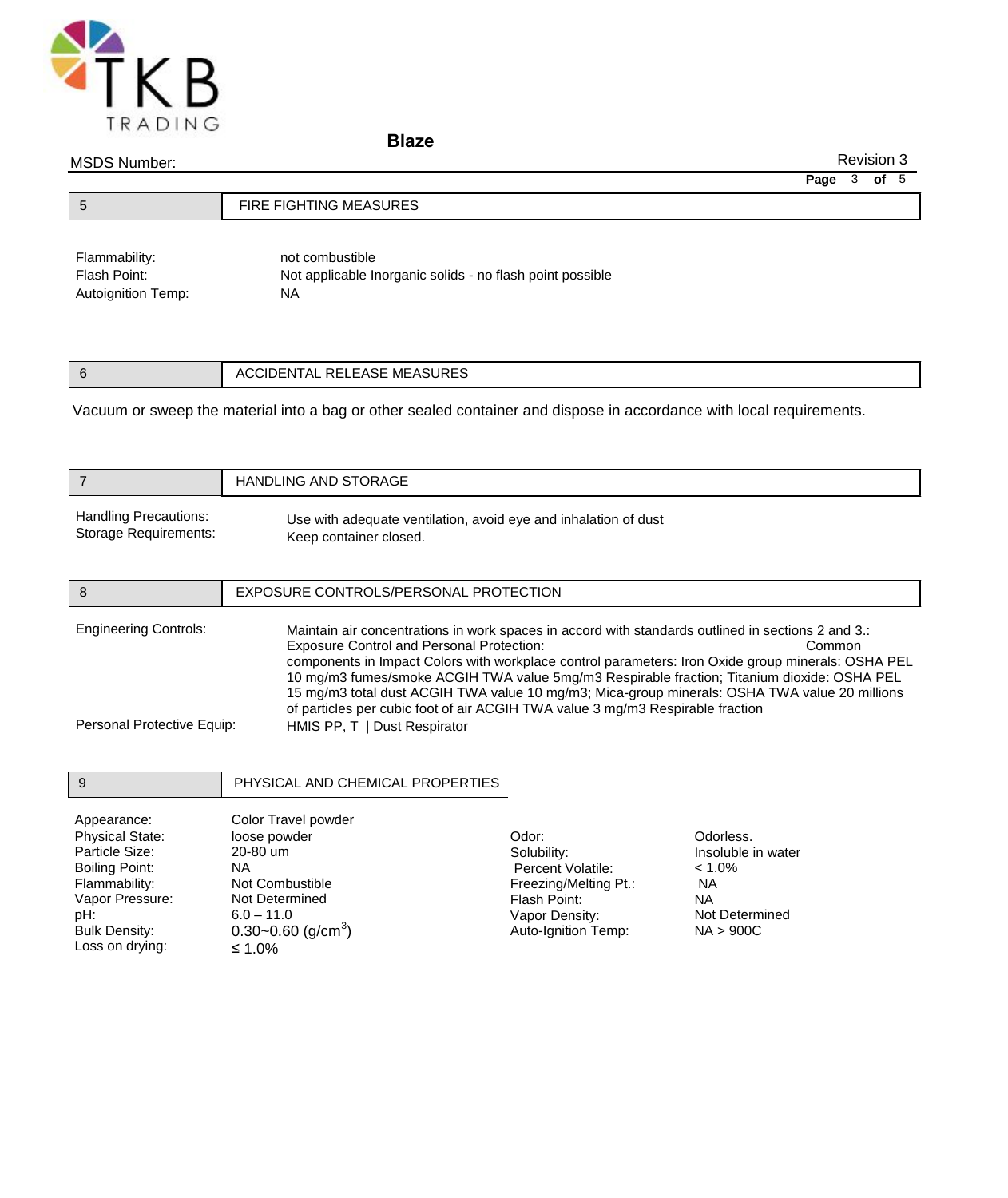

## **Blaze**

#### MSDS Number:

:

Revision 3

**Page** 4 **of** 5

| Stability:                | Stable                                       |
|---------------------------|----------------------------------------------|
| Conditions to Avoid:      | Use with adequate ventilation, minimize dust |
| Materials to Avoid:       | None known                                   |
| Hazardous Decomposition:  | none known                                   |
| Hazardous Polymerization: | None known                                   |

## 11 **TOXICOLOGICAL INFORMATION**

Ingestion: Dust may irritate respiratory tract. May cause pulmonary fibrosis and permanent damage when ingested in large quantities over long period. Chronic Illness: Chronic inhalation: may cause pulmonary fibrosis. Carcinogenicity: Suspected of causing cancer. IARC has classified TIO2 as 2B Possibly carcinogenic to humans. However, the only evidence of carcinogenicity is in rats exposed to very high concentrations. Two major epidemiology studies among titanium dioxide workers in the US and in EUROPE could not demonstrate an elevated lung cancer risk.

This product was not animal tested.

10 **STABILITY AND REACTIVITY** 

| ECOLOGICAL INFORMATION<br>$\sqrt{2}$<br>. . |  |
|---------------------------------------------|--|
|---------------------------------------------|--|

No environmental hazard is anticipated

|  | DISPOSAL CONSIDERATIONS |
|--|-------------------------|
|--|-------------------------|

Waste Disposal: Dispose in accordance with local, state and federal laws as a non-hazardous, non-VOC cosmetic raw material.

| 1 ZI<br>. . | ΓΙΩΝ<br>INI |
|-------------|-------------|

Road shipment information (US 49 CFR 172.101 and EU ADR)

NON-BULK Proper Shipping Name: Not regulated BULK Proper Shipping Name: Not regulated

#### TRANSPORTATION INFORMATION-IMO/IMDG CODE (OCEAN)

Not subject to IMDG code.

## TRANSPORTATION INFORMATION-ICAO/IATA (AIR)

Not subject to IATA regulations.